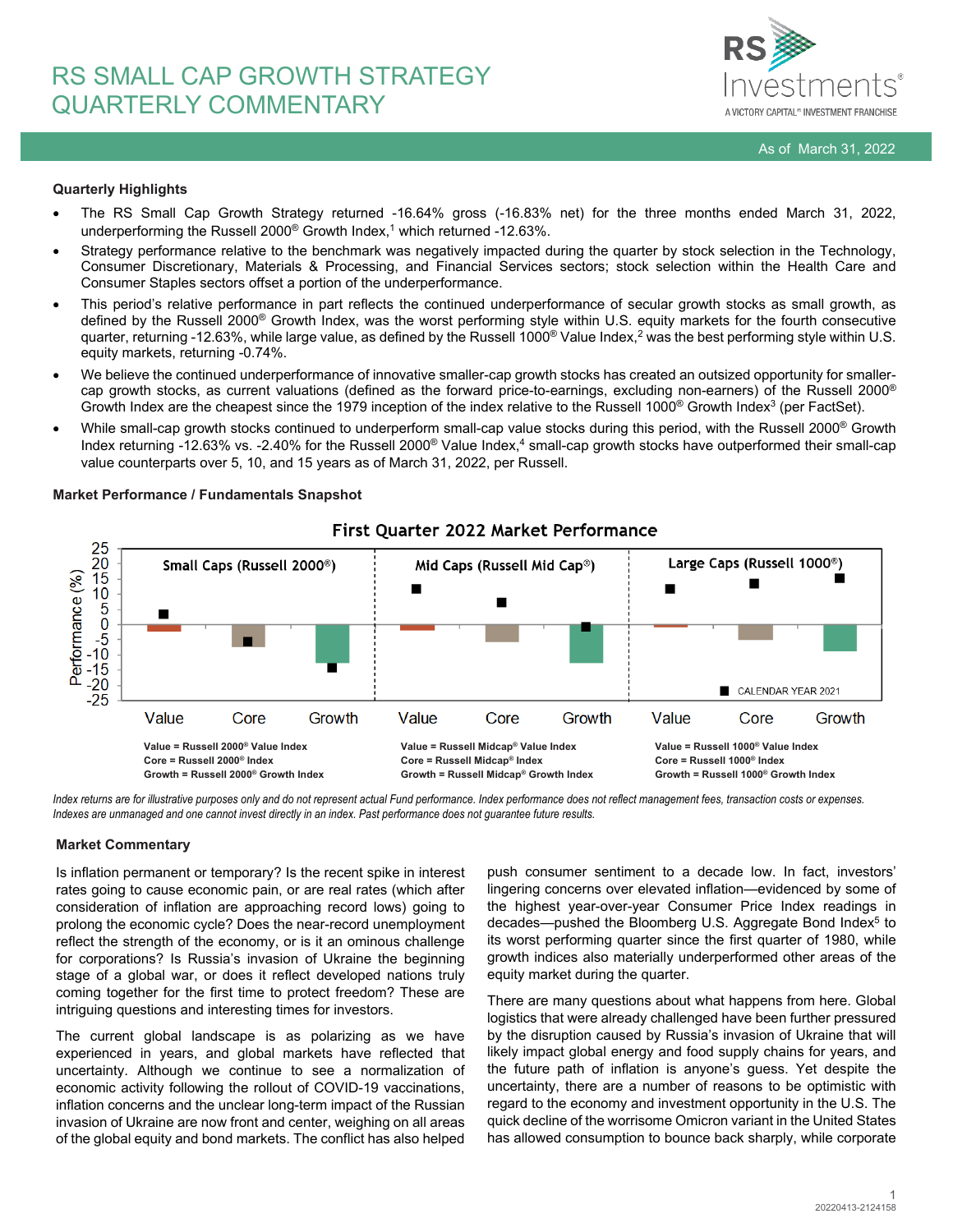operations (and earnings) appear poised to do the same. So while periods of elevated volatility may continue, we see pockets of opportunity in areas with underlying economic strength that are being overlooked by investors.

The underlying theme for U.S. equity markets to start the year has been that value-oriented stocks with pricing power, such as those within the energy, utilities, or consumer staples sectors, have been the place to allocate and have materially outperformed growthoriented secular stocks (defined as stocks that are taking market share from legacy companies, and thus are less sensitive to shortterm economic output). In fact, the most recent quarter marks the fourth consecutive quarter small growth has been the worst performing style within U.S. equity markets. We have rarely experienced a similar period of sustained large-cap versus smallcap or small-value vs. small-growth outperformance, which appears to have been driven by sentiment and multiple expansion and contraction to a large extent rather than by fundamentals. In our opinion, this makes small growth very attractive relative to other segments of the market. It's also good to remember that over the longer term, growth-oriented stocks have continued to shine across market caps, with the Russell  $3000^\circ$  Growth Index<sup>6</sup> outperforming the Russell 3000<sup>®</sup> Value Index<sup>7</sup> over 3, 5, 10, and 15 years.

Although we expect this cyclical versus secular and large-cap versus small-cap tug-of-war to continue, we believe the longerterm outperformance of growth versus value, which has been supported by stronger underlying fundamentals, will come back. Technology-oriented growth companies have excelled and were largely insulated from the economic slowdown that took place in 2020 relative to more traditional value companies within the industrial, financial, and materials sectors. Although it appeared that growth stocks were perhaps a bit ahead of themselves from a relative valuation standpoint at the depths of the economic slowdown, this is no longer the case.

We believe the current underperformance of companies that are materially better off over the secular horizon, given their potential to take market share, will allow small growth stocks to catch up to their small value and large growth brethren. It appears that we are in the early stages of a secular shift that is altering how consumers, businesses, and employees will interact following the massive "test run" of technology-aided solutions. This may have forever changed how people work, shop, and communicate from home—things people now take for granted even as we (hopefully) exit the strange economic environment caused by the pandemic.

## **Investment Strategy**

The RS Small Cap Growth Strategy (the "Strategy") is guided by our philosophy that sustainable earnings growth drives long-term share price appreciation. Our investment process is focused on finding innovative companies whose core business can grow from a small-cap company to a mid- or even large-cap company over time.

The team seeks companies with products and services that are growing organically, creating new markets or taking market share from existing companies. We are focused on finding companies whose business values can appreciate regardless of the underlying market environment. The Strategy is led by the team's chief investment officer, Scott Tracy, along with portfolio managers Steve Bishop, Melissa Chadwick-Dunn, Chris Clark, and Paul Leung. The five co-portfolio managers, as well as two research analysts, serve as sector specialists and are supported by three associates, drawing on strong relationships with industry experts and company management teams.

Together, we conduct over 2,000 company meetings each year through in-person meetings, conference calls, and trade shows. We then back up our findings through discussions with industry leaders and third-party sources. We are long-term investors and seek to establish definable "anchor points," which are quantifiable metrics that help determine a company's potential long-term growth trajectory. Anchor points arise from our analysis of a company's long-term capabilities and performance goals over three to five years. These long-term anchor points serve as guideposts to help us measure a company's progress as it executes its business strategy, regardless of what is taking place in the overall market, and help prevent distractions caused by short-term stock price movements and inevitable market volatility.

#### **Performance Review**

The RS Small Cap Growth Strategy returned -16.64% gross (- 16.83% net) for the three months ended March 31, 2022, underperforming the Russell 2000<sup>®</sup> Growth Index,<sup>1</sup> which returned -12.63%. Strategy performance relative to the benchmark was negatively impacted during the quarter by stock selection in the Technology, Consumer Discretionary, Materials & Processing, and Financial Services sectors; stock selection within the Health Care and Consumer Staples sectors offset a portion of the underperformance. This period's relative performance in part reflects the continued underperformance of secular growth stocks as small growth, as defined by the Russell 2000® Growth Index, was the worst performing style within U.S. equity markets for the fourth consecutive quarter, returning -12.63%, while large value, as defined by the Russell 1000® Value Index, was the best performing style within U.S. equity markets, returning -0.74%. We believe the continued underperformance of innovative smaller-cap growth stocks has created an outsized opportunity for smaller-cap growth stocks, as current valuations (defined as the forward price-toearnings, excluding non-earners) of the Russell 2000® Growth Index are the cheapest since the 1979 inception of the index relative to the Russell 1000® Growth Index (per FactSet). While small-cap growth stocks continued to underperform small-cap value stocks during this period, with the Russell 2000® Growth Index returning -12.63% vs. -2.40% for the Russell 2000® Value Index, small-cap growth stocks have outperformed their small-cap value counterparts over 5, 10, and 15 years as of March 31, 2022, per Russell.

## **Top Detracting Sector: Technology**

Within the Technology sector, the largest driver of underperformance was Information Technology holding Avaya Holdings Corp. (2.47% ending weight). Avaya is a global business communications company that we initially allocated to following their partnership with RingCentral that provided them with a strong position in the Unified Communications as a Service (UCaaS) space. Avaya collects royalties from their partnership with RingCentral in return for providing RingCentral with access to their large existing client base, resulting in higher margin revenue and long-term growth prospects. Unfortunately, Avaya reported a disappointing quarter with revenues slightly below guidance and EBITDA that was materially less than expected. The revenue miss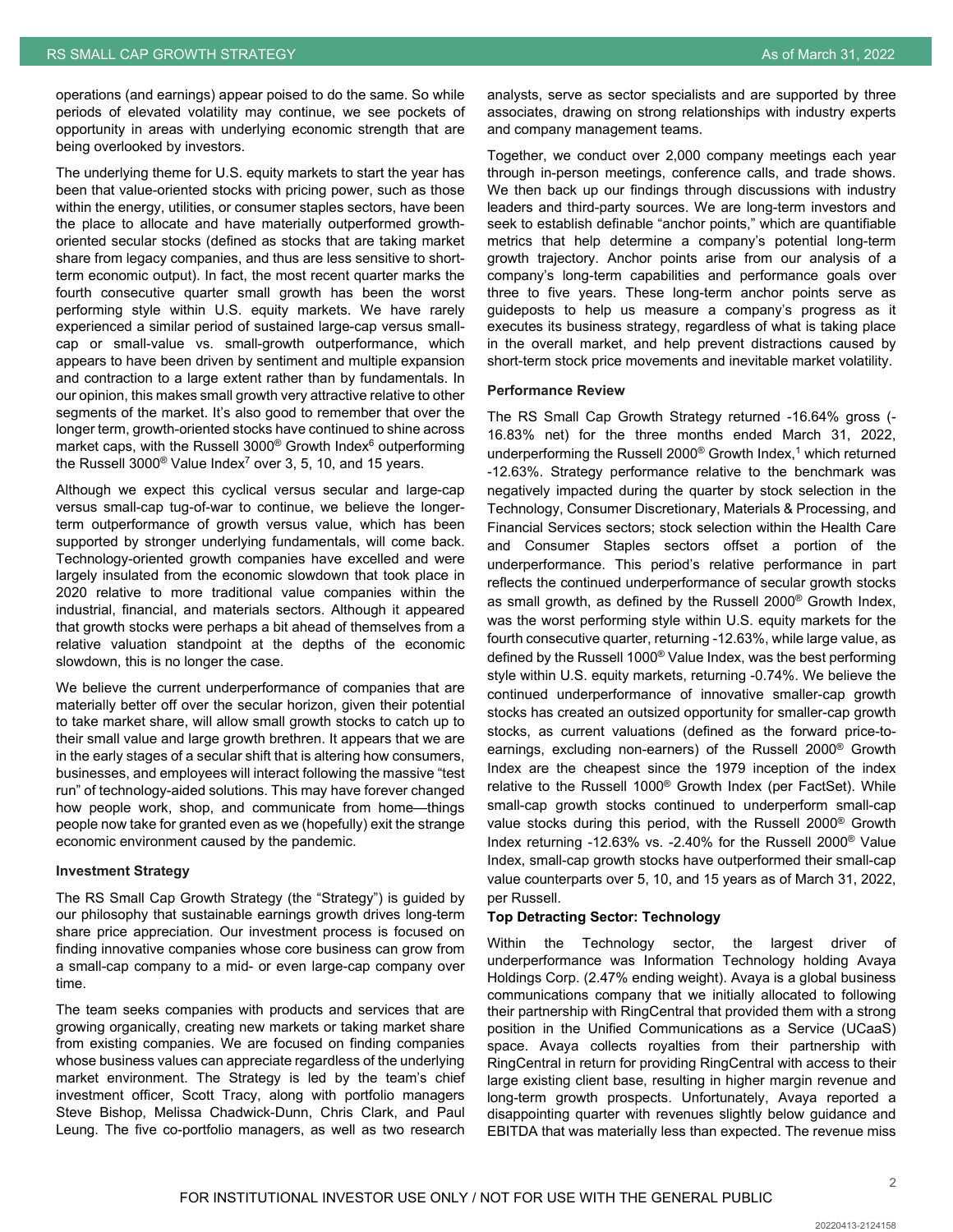was attributed to \$10 million worth of deals that were pushed out past year-end due to Omicron and \$20 million of point-in-time revenue from a very large deal that will now be recognized over the next few years, as the customer elected to go with a cloud solution. We remain upbeat on demand and future sales, and thus continue to hold the position.

### **Top Contributing Sector: Health Care**

The largest driver of relative outperformance within the Health Care sector was Health Care Services holding HealthEquity Inc. (1.98% ending weight). HealthEquity provides a range of solutions for managing healthcare accounts for health plans, insurance companies and third-party administrators. The stock was acquired given the need to manage rising costs within healthcare, strong secular demand for Health Savings Accounts, the company's strong technology platform, and first mover advantage within this space. The stock performed exceptionally well after the company reported the latest quarter's results, an improvement in industry trends that point to margin expansion and visible upside on the cash held if the Fed continues to hike rates.

#### **Market and Strategy Outlook**

Given the global impact of the virus and the Russian invasion of Ukraine on corporate fundamentals, fiscal/monetary response, global logistics, inflation, consumer behavior, and societal norms, we believe investors should expect all companies to feel some level of direct and indirect effects over the next few quarters and years. As a result, global equity markets are likely to experience higher levels of volatility (both to the upside and downside) and divergence as new companies emerge, and others struggle to retain their previous leadership. We feel this will create an abundance of opportunities across sectors, industries, and markets in coming quarters and years as the economy and markets transition and recover.

We do not have a clear view or projection as to how large or prolonged any impact from the coronavirus or Ukraine invasion will be given the uncertainty regarding the continued unfoldment of events abroad and the resulting economic impact, politicization, and the potential scale of incremental or contractionary fiscal and monetary stimulus, but we do believe there are clear pockets of the economy that remain better positioned than others to adjust to any future state given the ability of their workers to remain productive and end-customer demand to remain steady irrespective of the forward economic environment.

Within the growth universe, the current opportunity set appears especially pronounced for secular growth companies, rather than those more cyclical in nature, given the continued strength in underlying fundamentals and relative underperformance by secular growth companies since early November of 2020, when market leadership abruptly shifted from companies with better long-term sustainable growth opportunities to areas that had been more challenged by COVID-19 or that could benefit from inflationary pressures experienced over the past year. As a result, we believe we can now allocate to companies with clear paths of outsized growth with much improved relative valuations as compared to fall of 2020.

#### **Thank you for your continued investment.**

D. fut Tracy

D. Scott Tracy, CFA CIO, Co-Portfolio Manager

Co-Portfolio Manager

**Steve Bishop** 

Melissa Chadwick-Dunn Co-Portfolio Manager

Melica Chedirick Dunn (a. Ol

Co-Portfolio Manager

Chris Clark, CFA

du Ly

Paul Leung, CFA Co-Portfolio Manager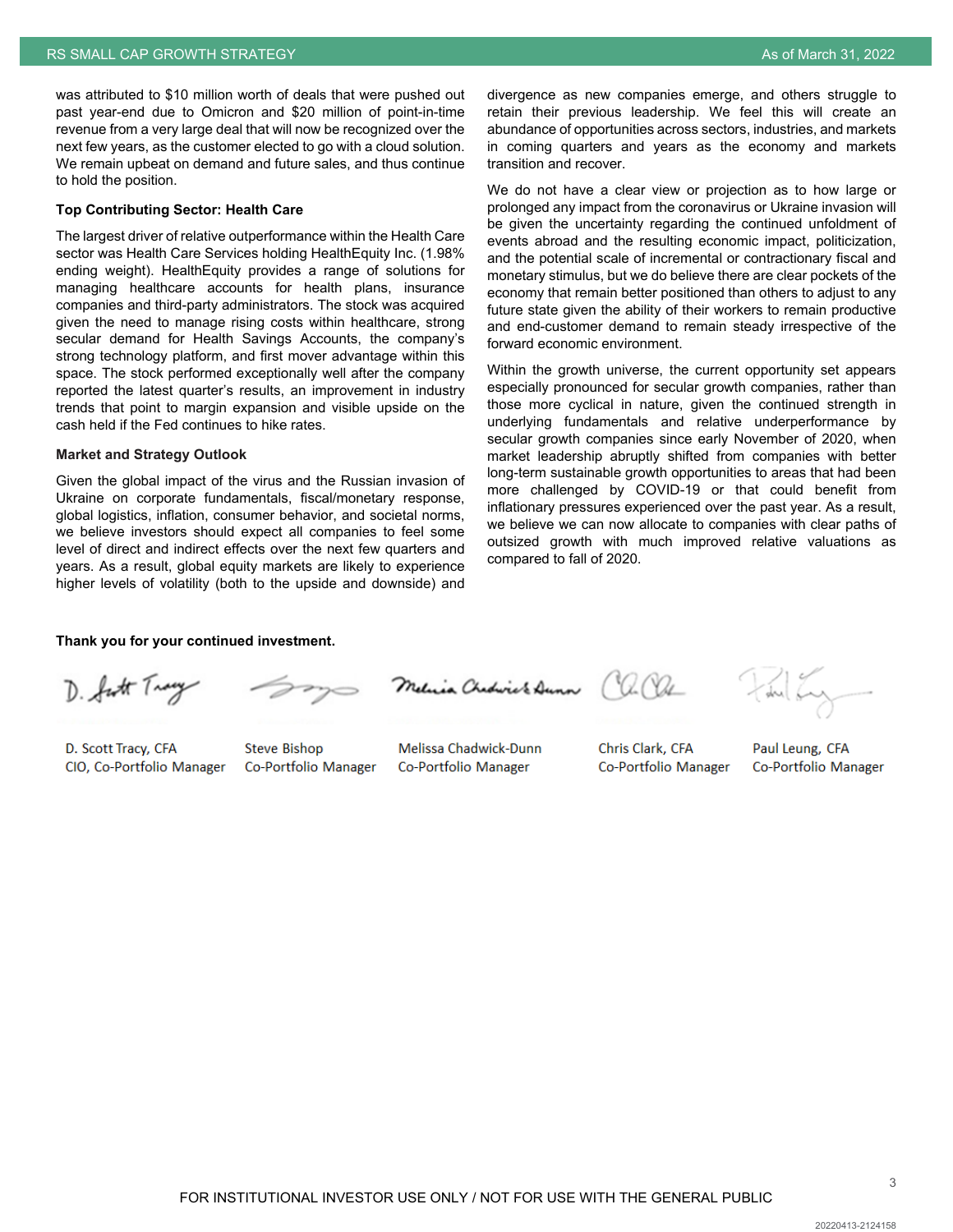#### **Sector Allocation (Representative Account)8 Top 10 Holdings (Representative Account)9** As of March 31, 2022 **As of March 31, 2022**

| Sector                        | % of Portfolio | Holding                                   | % of Portfolio |
|-------------------------------|----------------|-------------------------------------------|----------------|
| <b>Health Care</b>            | 25.5%          | Varonis Systems, Inc.                     | 3.09%          |
| Technology                    | 22.4%          | MACOM Technology Solutions Holdings, Inc. | 2.88%          |
| <b>Consumer Discretionary</b> | 17.7%          | Advanced Energy Industries, Inc.          | 2.78%          |
| <b>Financial Services</b>     | $9.3\%$        | Evoqua Water Technologies Corp.           | 2.76%          |
| <b>Producer Durables</b>      | 8.4%           | Avaya Holdings Corp.                      | 2.47%          |
| Materials & Processing        | 4.6%           | WNS (Holdings) Limited Sponsored ADR      | 2.31%          |
| Energy                        | $3.0\%$        | Inspire Medical Systems, Inc.             | 2.23%          |
| <b>Utilities</b>              | 2.8%           | Surgery Partners, Inc.                    | 2.06%          |
| <b>Consumer Staples</b>       | 2.7%           | HealthEquity Inc.                         | ∣.98%          |
| <b>TOther / Cashl</b>         | 3.6%           | e.l.f. Beauty. Inc.                       | $1.93\%$       |

| Sector                    | % of Portfolio | Holding                                   | % of Portfolio |
|---------------------------|----------------|-------------------------------------------|----------------|
| <b>Health Care</b>        | 25.5%          | Varonis Systems, Inc.                     | 3.09%          |
| Technology                | 22.4%          | MACOM Technology Solutions Holdings, Inc. | 2.88%          |
| Consumer Discretionary    | 17.7%          | Advanced Energy Industries, Inc.          | 2.78%          |
| <b>Financial Services</b> | $9.3\%$        | Evoqua Water Technologies Corp.           | 2.76%          |
| <b>Producer Durables</b>  | 8.4%           | Avaya Holdings Corp.                      | 2.47%          |
| Materials & Processing    | 4.6%           | WNS (Holdings) Limited Sponsored ADR      | 2.31%          |
| Energy                    | $3.0\%$        | Inspire Medical Systems, Inc.             | 2.23%          |
| Utilities                 | 2.8%           | Surgery Partners, Inc.                    | 2.06%          |
| <b>Consumer Staples</b>   | 2.7%           | HealthEquity Inc.                         | 1.98%          |
| [Other / Cash]            | $3.6\%$        | e.l.f. Beauty, Inc.                       | 1.93%          |

# **Composite Performance**

Average Annual Returns as of March 31, 2022

| RS Small Cap Growth Composite                  | <b>First Quarter</b><br>2022 | 1-Year     | 3-Year | 5-Year | 10-Year | Since<br>Inception<br>(11/30/87) |
|------------------------------------------------|------------------------------|------------|--------|--------|---------|----------------------------------|
| Gross of fees                                  | $-16.64%$                    | $-23.03\%$ | 5.99%  | 11.12% | 12.61%  | 14.26%                           |
| Net of fees                                    | $-16.83%$                    | $-23.72%$  | 5.04%  | 10.09% | 11.63%  | 12.78%                           |
| $ {\mathsf{Russell}} $ 2000® Growth Index $^1$ | $-12.63%$                    | $-14.33\%$ | 9.88%  | 10.33% | 11.21%  | 9.16%                            |

*Returns include reinvestment of dividends and capital gains. Performance returns for periods of less than one year are not annualized.* Please keep in mind that any high double-digit returns are highly unusual and cannot be sustained.

**Performance quoted represents past performance and does not guarantee future results.** Investing involves risk, including the possible loss of principal and fluctuation of value.

Returns are expressed in U.S. dollars. Composite returns are net of transaction costs and net of non-reclaimable withholding taxes, if any, and reflect the reinvestment of dividends and other earnings.

Gross-of-fees returns are presented before management and custodial fees but after all trading expenses. Net-of-fees returns are calculated by deducting one-twelfth of the highest tier of the standard fee schedule in effect for the period noted (the model fee). The composite model fee for each period is either the highest tier of the current fee schedule or a higher value, whichever is required to ensure the model composite net-of-fee return is lower than or equal to the composite net-of-fee return calculated using actual fees. Actual fees may vary depending on, among other things, the applicable fee schedule and portfolio size. The firm's fees are available on request and may be found on Part II of its Form ADV.

Index returns are provided to represent the investment environment during the periods shown. The index is fully invested, including the reinvestment of dividends and capital gains. Index returns do not include transaction costs, management fees or other costs. Non-US indices are net of withholding taxes, if any.

Performance may have been meaningfully impacted by investments in initial public offerings (IPOs). There is no guarantee that any positive impact on performance will be repeated or that the strategy will participate in any future IPOs. The prices of IPO securities may fluctuate more than prices of equity securities of companies with longer trading histories. Investing in IPOs entails special risks, including limited operating history of companies, limited number of shares available for trading, unseasoned trading, lack of investor knowledge of the company, and high portfolio turnover.

1 The Russell 2000® Growth Index is a market-capitalizationweighted index that measures the performance of those companies in the Russell 2000® Index (which consists of the 2,000 smallest-cap companies in the Russell 3000® Index) with higher price-to-book ratios and higher forecasted growth values.

- The Russell 1000<sup>®</sup> Value Index is a market-capitalizationweighted index that measures the performance of those companies in the Russell 1000® Index (which consists of the 1,000 largest U.S. companies based on total market capitalization) with higher price-to-book ratios and higher forecasted growth values.
- 3 The Russell 1000® Growth Index is a market-capitalizationweighted index that measures the performance of those companies in the Russell 1000® Index (which consists of the 1,000 largest U.S. companies based on total market capitalization) with higher price-to-book ratios and higher forecasted growth values.
- 4 The Russell 2000® Value Index is a market-capitalizationweighted index that measures the performance of those companies in the Russell 2000® Index with lower price-to-book ratios and lower forecasted growth values.
- 5 The Bloomberg U.S. Aggregate Bond Index is generally considered to be representative of U.S. investment grade bond market activity.
- 6 The Russell 3000® Growth Index is a market-capitalizationweighted index that measures the performance of those companies in the Russell 3000® Index (which consists of the 3,000 largest U.S. companies based on total market capitalization) with higher price-to-book ratios and higher forecasted growth values.
- 7 The Russell 3000® Value Index is a market-capitalizationweighted index that measures the performance of those companies in the Russell 3000® Index (which consists of the 3,000 largest U.S. companies based on total market capitalization) with lower price-to-book ratios and lower forecasted growth values.